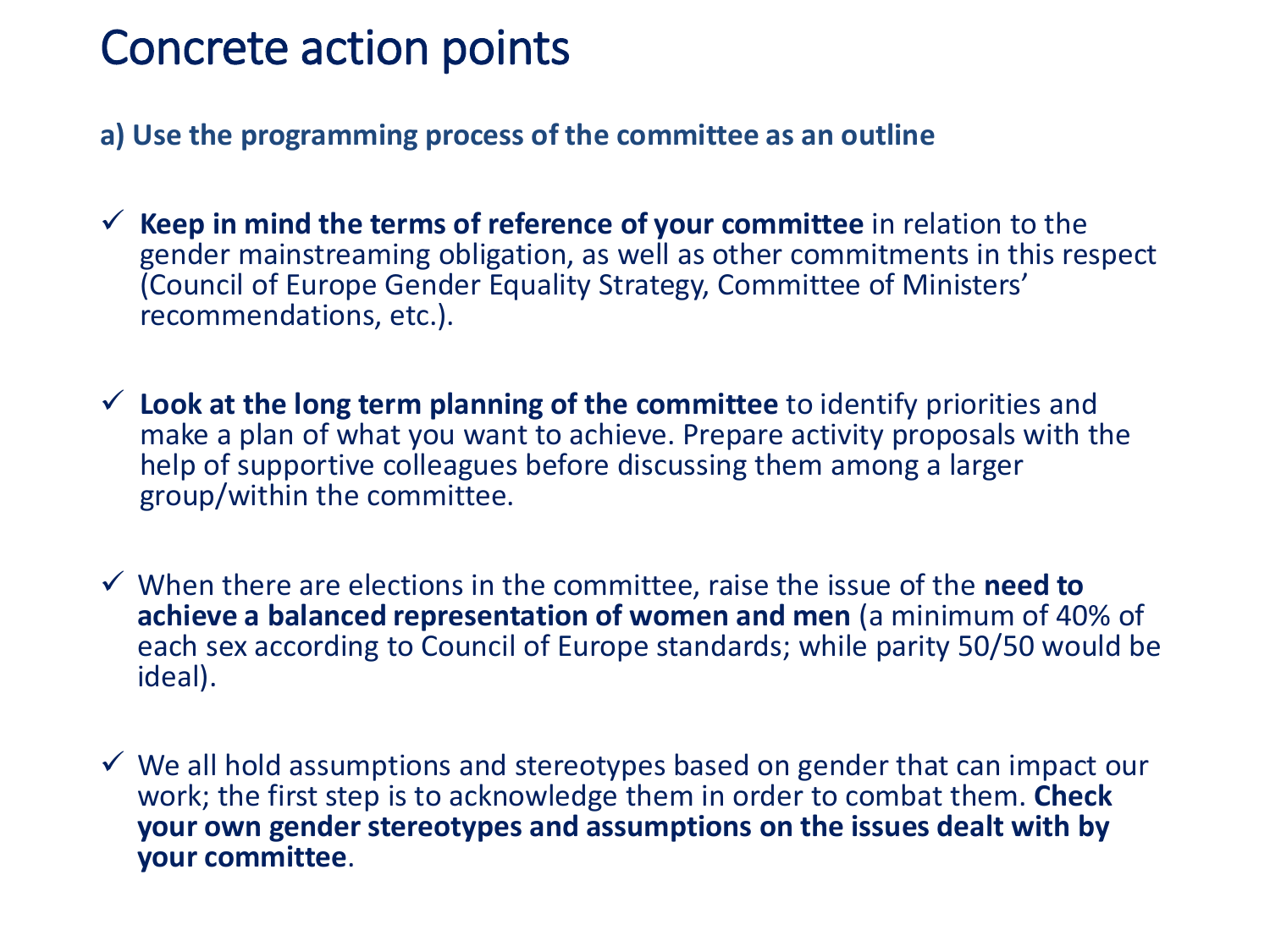#### **b) Prepare the meetings of the committee**

- ✓ Before each meeting of the committee, look at the agenda and **ask yourself on which topics and activities might it be relevant to raise issues related to gender equality**.
- ✓ **Look for allies and involve other members of the committee**, find colleagues interested in the issue and who could provide suggestions. Encourage questions; formulating a good question is the beginning of finding a good solution.
- ✓ **Look for an evidence-based approach in the work of the committee**: research and disseminate data and information on the gender equality perspective in relation to the topic at stake. Be aware of the potential existence of goodquality research that you could build on.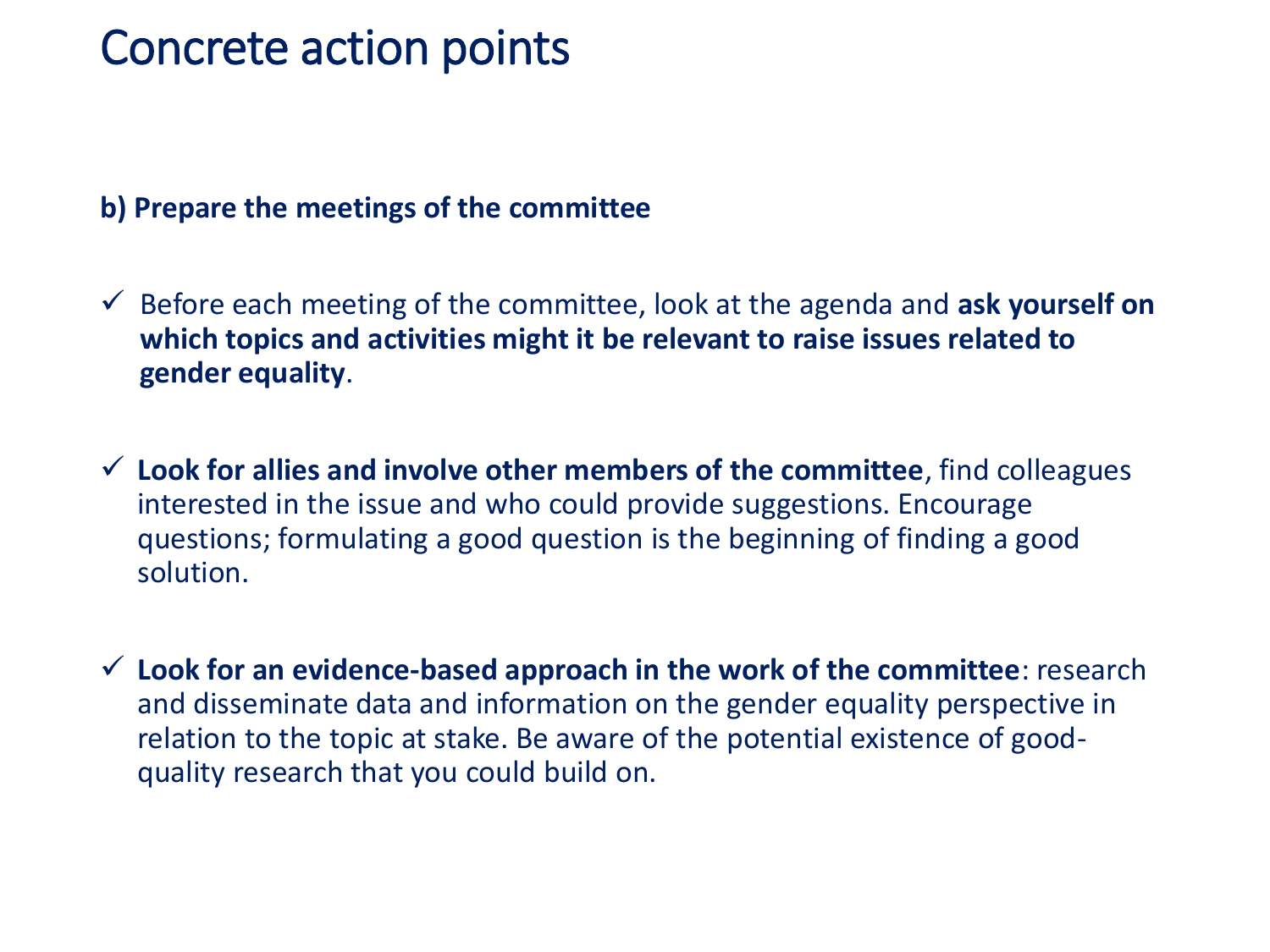### **c) Invest in terminology and common language**

- $\checkmark$  Help colleagues in the committee know what they are talking about and uses the **same terminology** (for example, the difference between "sex" and "gender"). The Council of Europe Gender Equality Glossary can be of help in this regard.
- ✓ Be aware of possible **linguistic challenges** with regard to the term gender and its translation in different languages. Be aware of the fact that a translation can contain sexist language that was not present in the original text.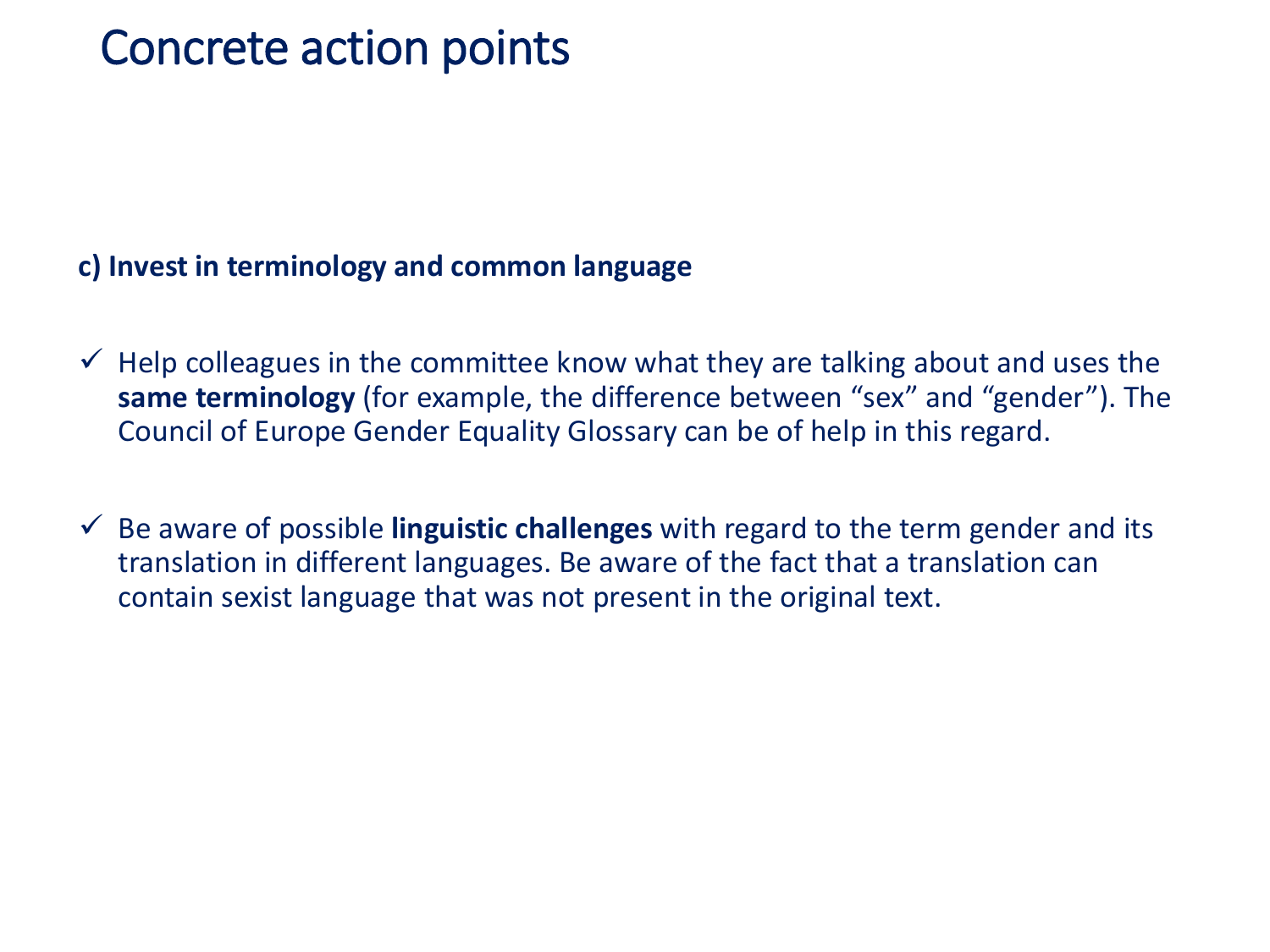**d) Compile information, good examples and best practices** 

- ✓ **Check the gender equality website** (www.coe.int/equality) of the Council of Europe to get acquainted with existing standards, publications and links.
- ✓ **Check the resource section of the GER Handbook**.
- ✓ **Check previous gender mainstreaming activities of your committee**.
- ✓ **Get specialised information from committees working on similar issues**, such as those with a strong legal content who might want to join forces in gathering and obtaining specialised background training and /or information.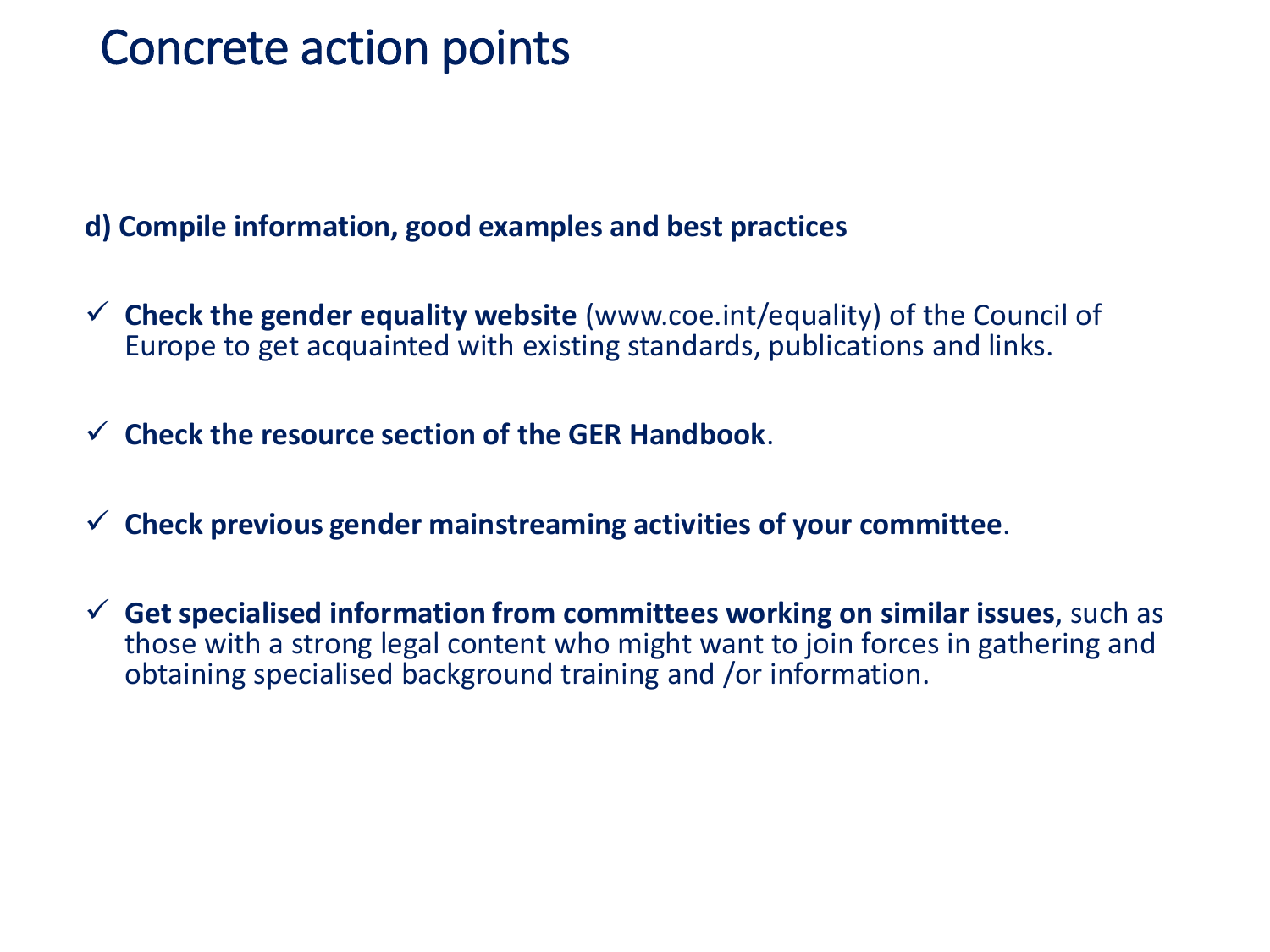- **e) Organise a training session, conference or other event**
- ✓ **Propose the inclusion of a session on gender equality or gender mainstreaming**  during a future committee meeting.
- ✓ **Ask** the Secretariat and/or Gender Equality Division to recommend **potential experts or other relevant** international organisations who could help to improve knowledge, support and ownership within the committee.
- ✓ **Ask** other committee members **to present good examples from their country**.